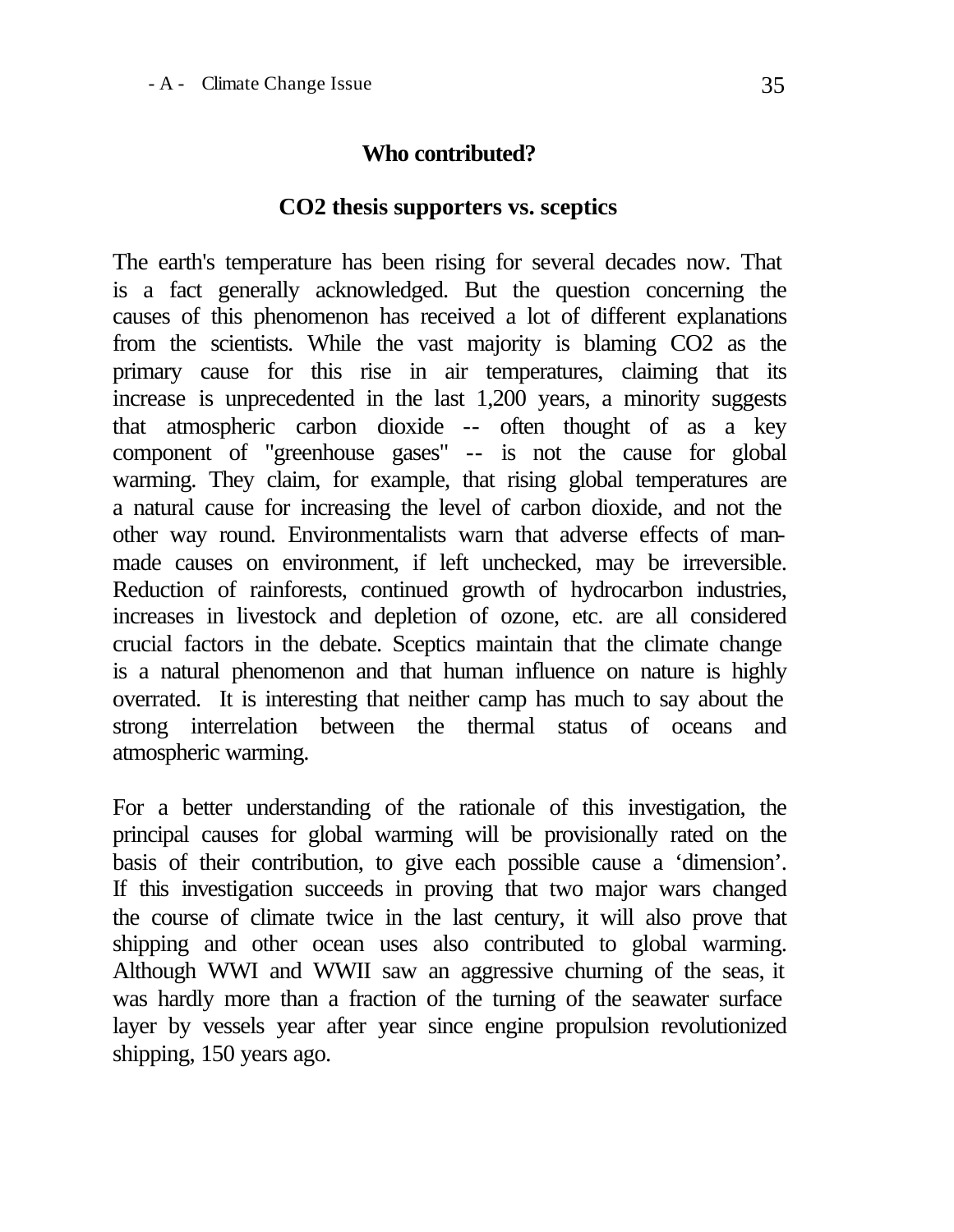Meanwhile, it is obvious that this investigation would identify four main causes for the warming trend which started after the end of the Little Ice Age, in 1850. These causes are: natural phenomena, carbon dioxide, shipping and naval warfare. Other interesting causes, e.g. huge deforestation, urbanisation and building of large networks of roads since industrialization started, etc., play only a distant secondary role. Although these issues deserve greater attention, they are of little interest for this investigation because they represent second or third rank contributors.

## **What matters?**

Global warming or climate change? This question should not be taken lightly as it means quite a lot for the understanding of our matter. Before suggesting a rating for major contributors, as mentioned above, it seems necessary to make clear what we are talking about.

Actually, the relevant United Nation's Convention on Climate Change (1992) should give an answer to this question. While the term "global warming" is frequently used, it is not mentioned in UNCCC. Instead, the Convention defines:

> "Climate change" means a change of climate which is attributed directly or indirectly to human activity that alters the composition of the global atmosphere and which is in addition to natural climate variability observed over comparable time periods".

One can only wonder how a text "Climate change means a change of climate" could be presented as an international law. It is simply absurd. Instead of defining what 'Climate' means in the first place, it introduces the term "Climate System" as follows:

> "Climate system" means the totality of the atmosphere, hydrosphere, biosphere and geosphere and their interactions."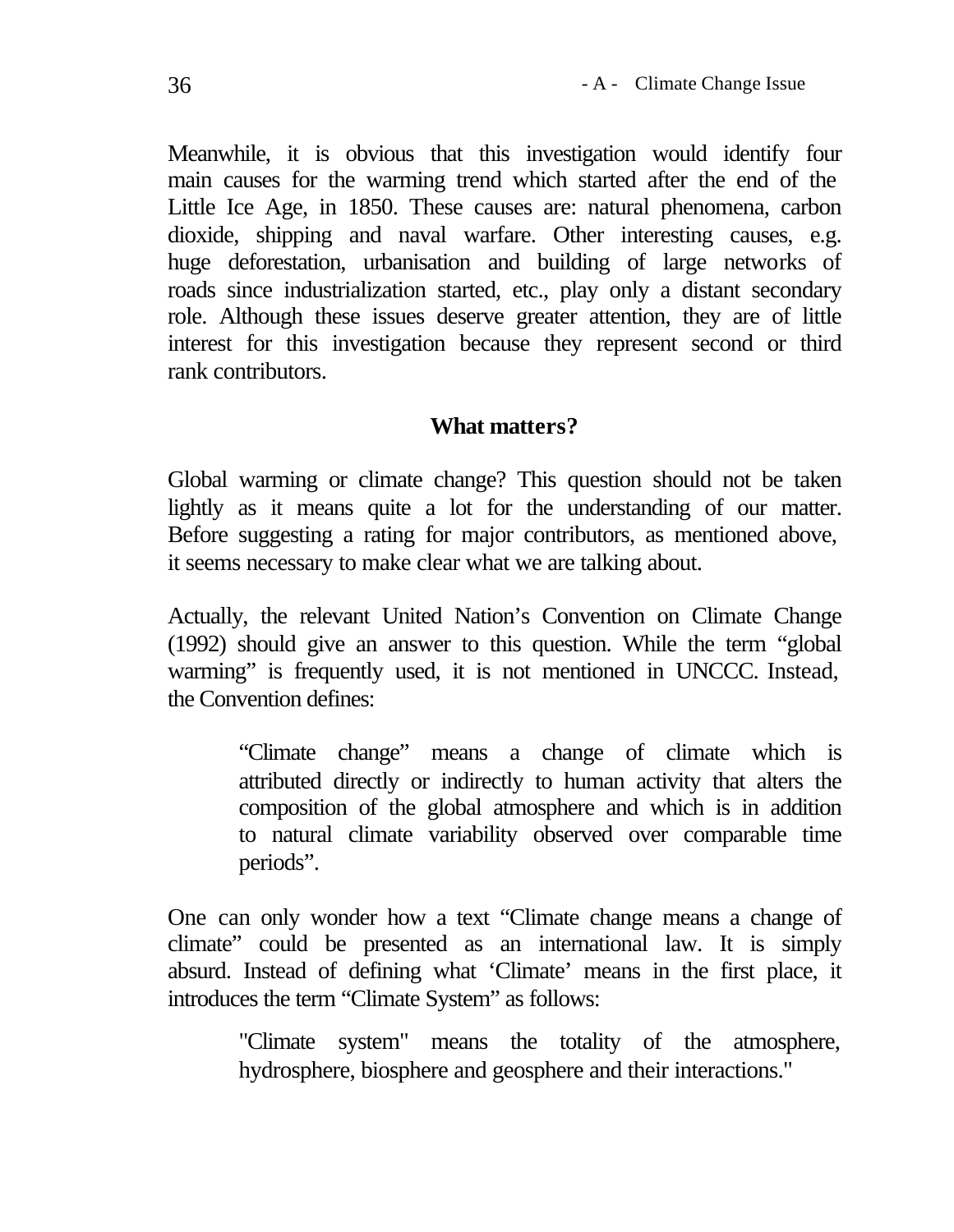This definition also does not make any sense either. According to common scientific understanding, 'Climate' refers to the weather situation over a long period of time, usually 30 years or more, or to meteorological conditions, including temperature, precipitation, and wind that characteristically prevail in a particular region. In a strict sense, 'Climate' is a mere accumulation of weather data expressed in statistics. If one wishes to give Climate a useful meaning, one should define it as the 'continuation of the oceans by other means' or as a 'copy of the oceans'.

The common term 'Climate' is often accompanied with uncertainty. 'Climate System' is even worse. Therefore, the definition 'Climate Change' is an insult to common sense. All these definitions always need further explanation depending on what subject one is talking about: sunshine, rain, wind, temperature, etc.

This investigation explains the reasons for the ranking of contributors to 'climate system changes', then selects the temperature issue, thus concentrating on 'global warming'.

# **Rate of Contribution**

As a starting point, attention focuses on IPCC's warming assessment from  $2001<sup>1</sup>$  according to which global average surface temperature (the average of air temperature over land and sea surface temperature) has increased since 1861. During the 20th century, the increase has been of  $0.6 \pm 0.2$ °C. The record shows a great deal of variability; for example, the warming occurred with more intensively during two periods: from 1918 to 1939, and from 1980 to 2000.

Discussion on possible causes for global warming leads to heat regulators. The global heat status is largely determined by a balance between the energy that Earth receives from the Sun and the heat that

l 1 IPCC, Climate Change 2001: Working Group I: The Scientific Basis, Summary for Policymakers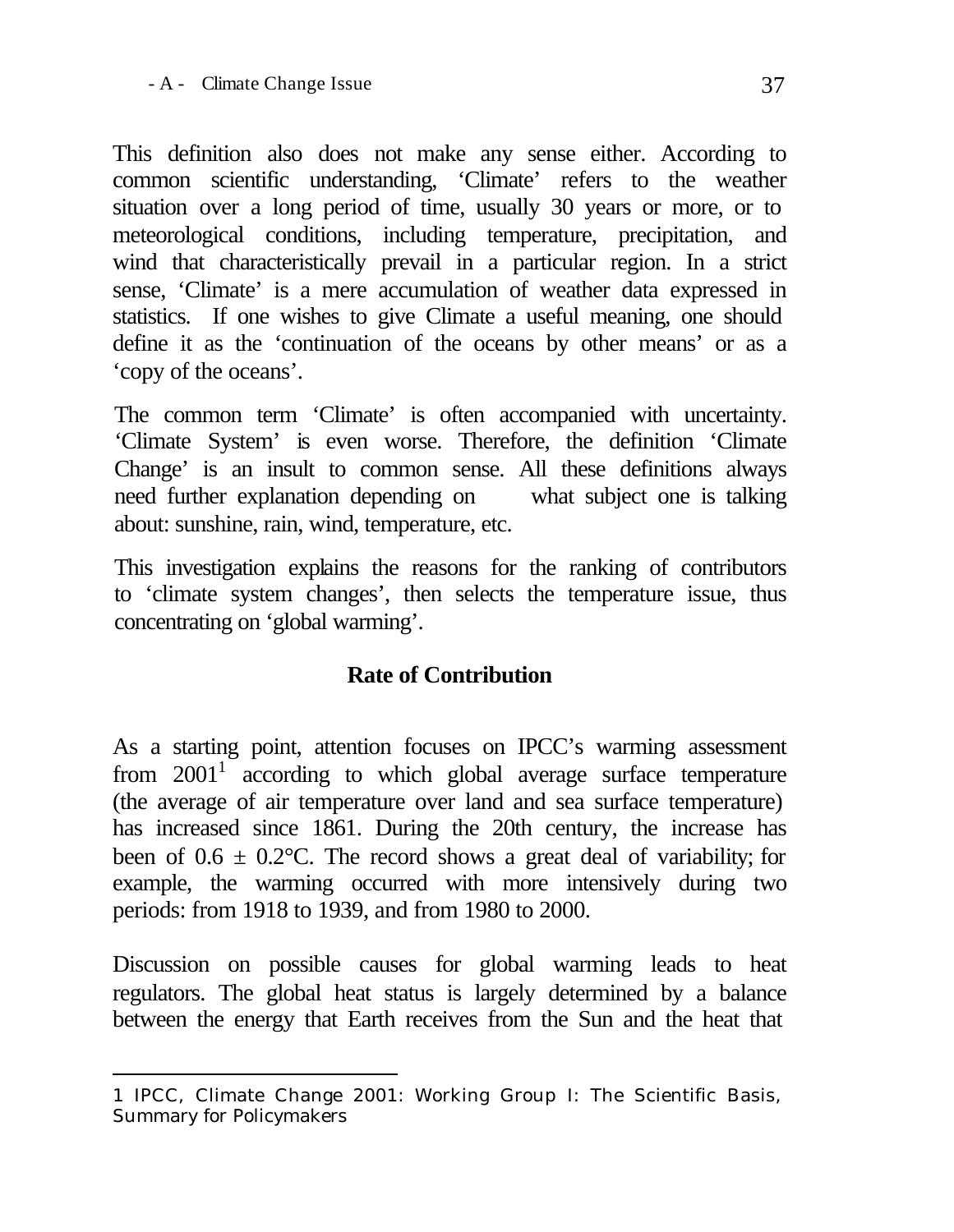Earth releases back into space. This is called global energy balance. There are many causes for the alteration of the global energy balance, e.g. aerosols and cities. Indeed, heat balance is what occurs on Earth. In this exercise, the oceans are second in place after the sun but much more relevant than any subsequent source. On distant third place comes the atmospheric water vapour. Less than 0.05% of the ocean is in the atmosphere at any time. In tandem, the water masses of lakes, seas and oceans, and evaporated water co-ordinate and control the global atmospheric heat balance. Weather would not exist without these two factors.

We should always be aware that the sun is the principal player as far as climate is considered. However, for this investigation, its contribution is regarded as constant and stable throughout all seasons and years.

The following rating that we suggest represents an individual guess but may be of significant importance in categorising the scope of the theme.

## **Natural variability**

Any 'natural variation' of the atmospheric conditions will have something to do with earthly water conditions, as they exist in the oceans and in the atmosphere. These conditions can suffer diverse influences. The Little Ice Age is certainly such a case. Volcanic dust may not only alter radiation but also influence the amount of water vapour and its height above sea level. A recent NASA study observed that the eruption of Mount Pinatubo (in 1991), a very small volcano compared to Medieval Age eruptions, increased Arctic Oscillation. During the two years following the volcanic eruption, the Arctic Oscillation caused winter warming over land areas, at high and middle latitudes in the Northern Hemisphere, despite a cooling effect due to volcanic particles blocking the sunlight. This winter warming is a strong demonstration that the oceans and water vapour compensated for the loss of sun radiation. A similar situation after Krakatoa had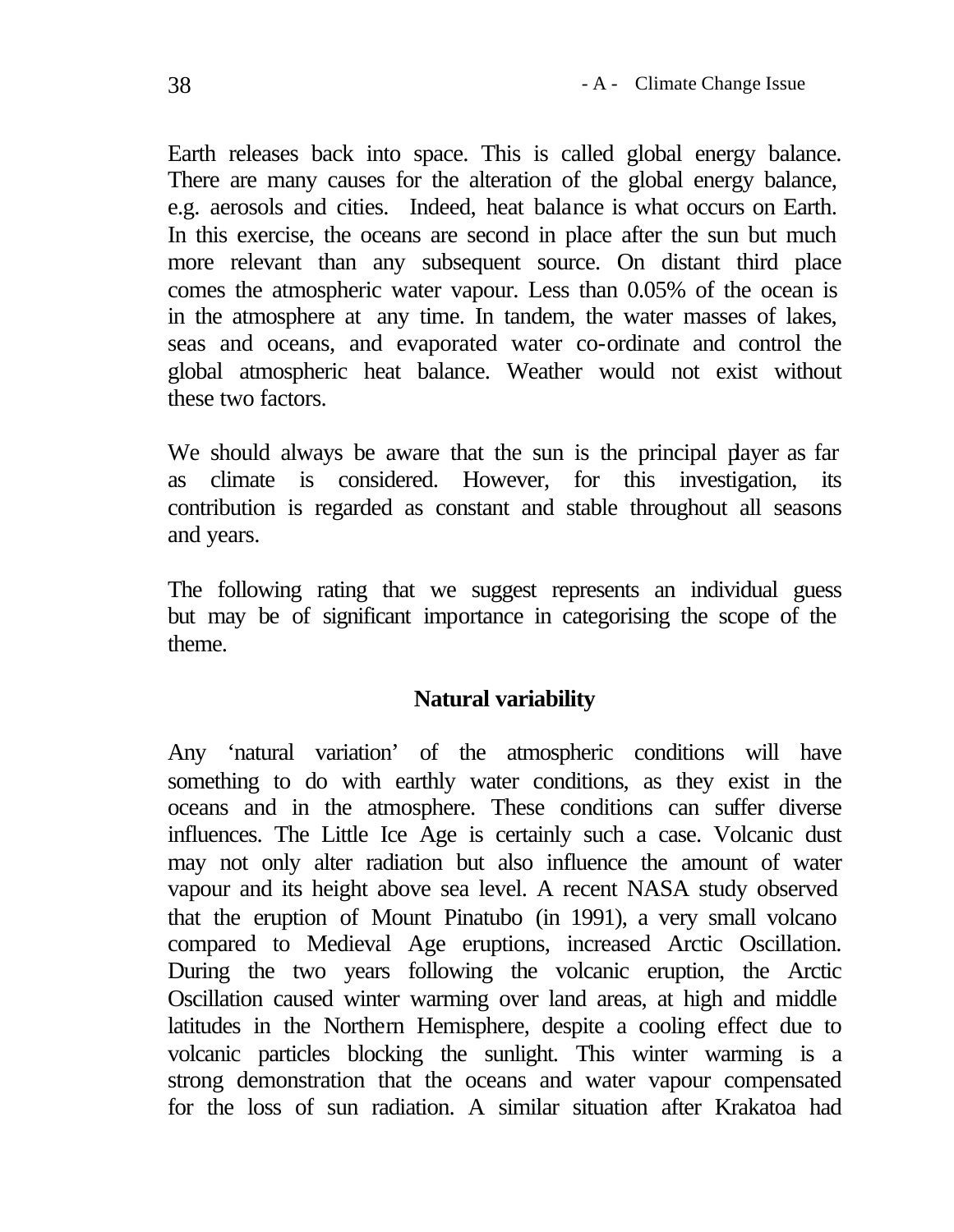been explained in a previous chapter. But if the amount of volcanic particles is severe and sunrays are blocked out for a longer period, oceanic heat capacity will weaken after some time and a cooling is inevitable. That was presumably one of the principal reasons for severe winter conditions during the Middle Ages. The latest Intergovernmental Panel on Climate Change (IPCC) report (2001) reaffirms in much stronger language that the climate is changing in ways that cannot be accounted for as being natural variability. How did they know?

One can, with high certainty, assign a considerable amount of responsibility for warming to natural variations due to absence of serious volcanic activities during the last 120 years. However, the margin will be somewhere between 20% and 80%. In so far, it seems reasonable to work with an assumed figure of 50%.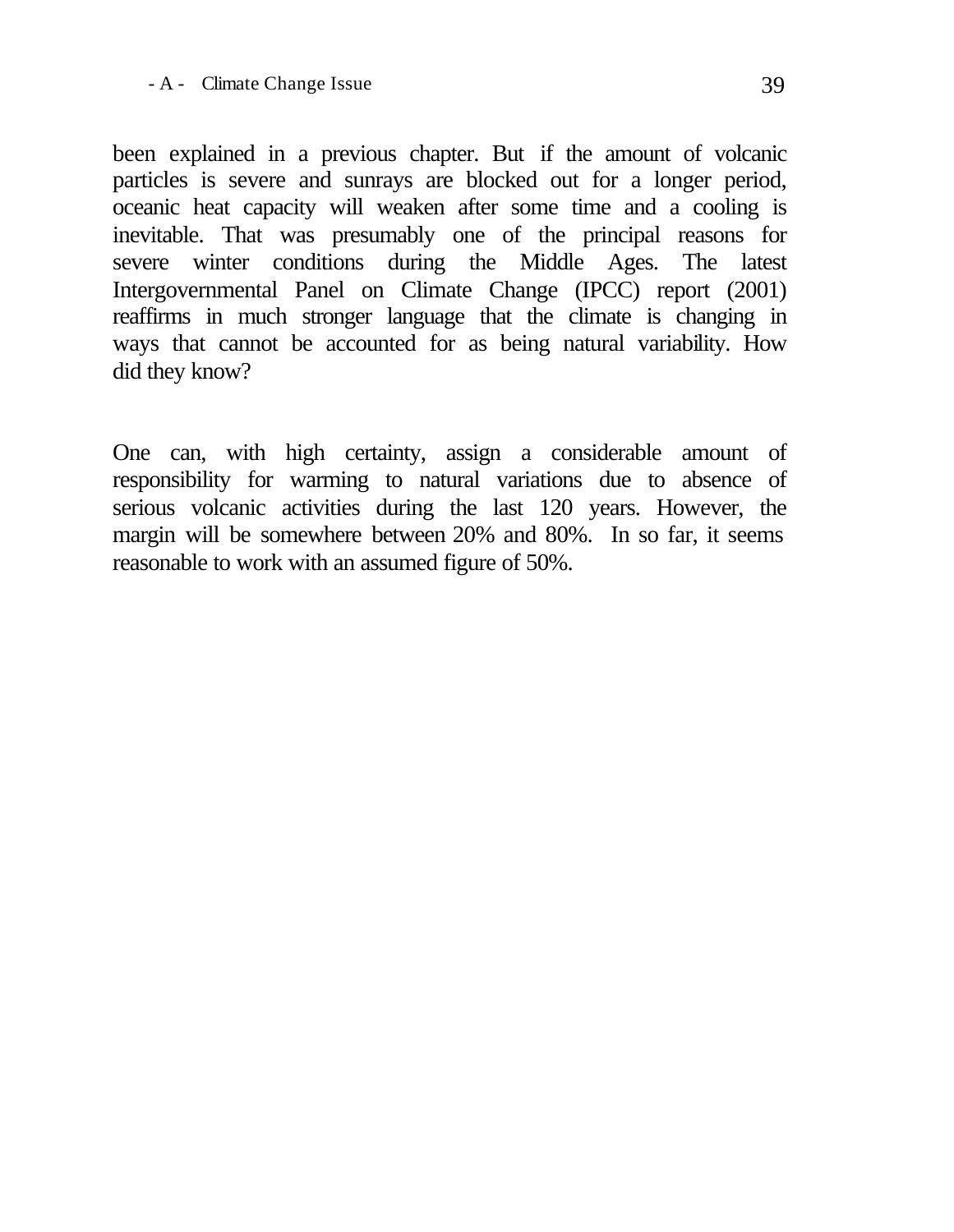

#### **The role of Carbon Dioxide**



Winter *Only the top sea surface layer is warmed up during summer, B/W page* **201**

*The oceans are cold, the average water temperature is only +5ºC, B/W page 207*



*A great exaggeration? B/W page 30*

*Since the sailing ship area ended , the number, size, draught and speed of vessels increased. B/W page 33*

The higher the concentration of carbon dioxide, the greater the warming: this is the conclusion of the IPCC on this matter. According to them, the rising levels of CO2 anthropogenic emissions (primarily through use of fossil fuels) are responsible for the sustained temperature increase.

Since the beginning of the industrial revolution, atmospheric concentrations of carbon dioxide have increased with nearly 30%, methane concentrations have more than doubled, and nitrous oxide concentrations have risen with about 15%. IPCC experts believe that the increasing concentrations of greenhouse gases are likely to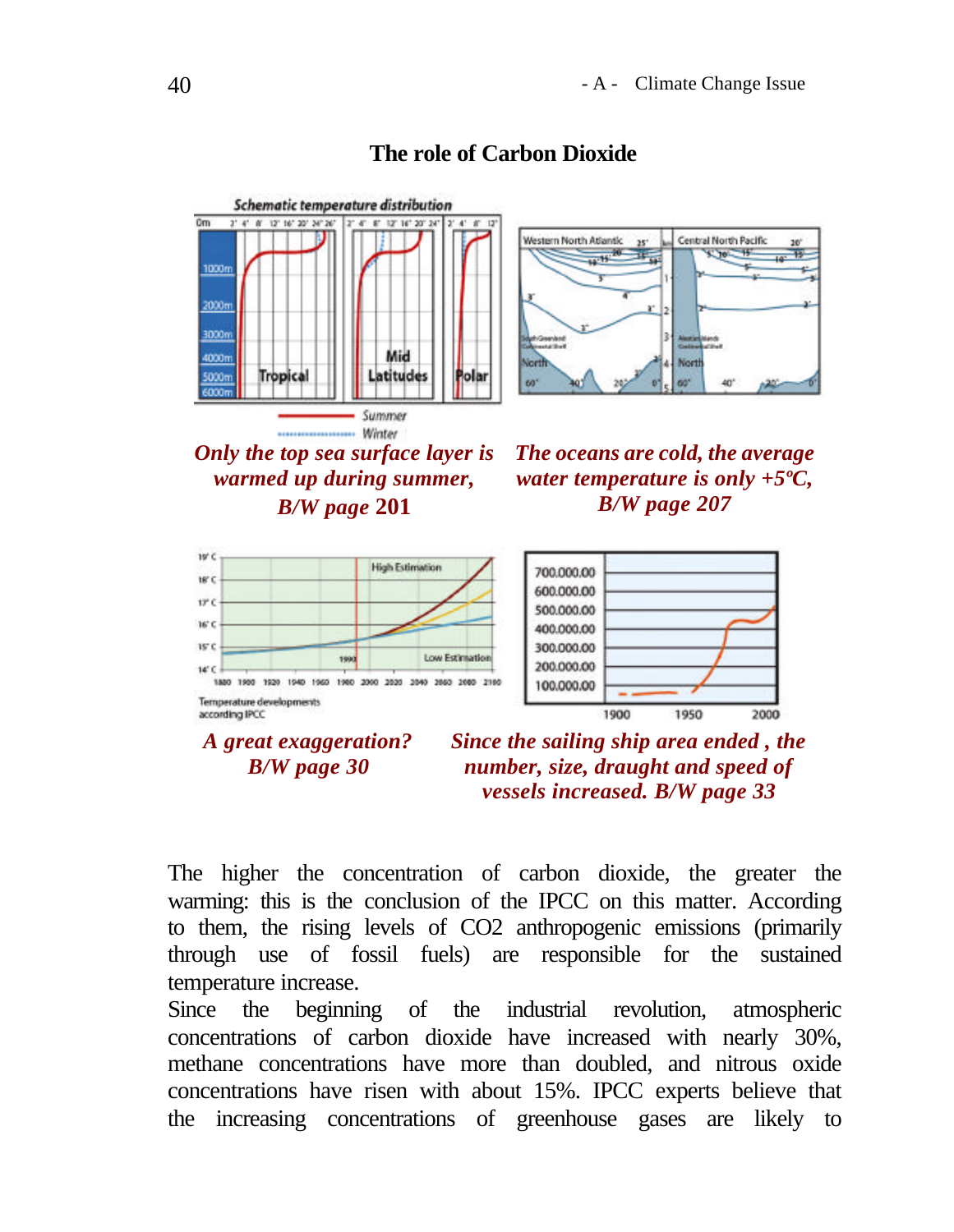

greenhouses gases.

accelerate the rate of climate change. Scientists expect that the average global surface temperature could rise with  $0.6^{\circ}$ C-2.5 $^{\circ}$ C during the next fifty years, and with 1.4°C-5.8°C during the next century. Of course, there will be significant regional variations, claiming that there is a "high" level of understanding among experts concerning the mechanism of

There is little one can do against the established 'beliefs' in certain circles. This investigation gives CO2 only a marginal rank as a contributor, viz. 5 to 15 % of 10%. This low rating derives particularly from the fact that the atmosphere is not the driving force for the warming mechanism but a mere appendix of the oceans. Furthermore, since its first report, in 1988, IPCC has never offered as an explanation more than the conclusion, by consensus, that there is a link between the rising of CO2 and the rising of the temperature level. This is hardly a convincing argument.

# **Shipping and ocean uses**

Why shipping, as a major user of oceans, has not crossed the mind of the scientific community as a potential contributor to global warming since motorization of vessels took place, in the 19<sup>th</sup> century? We are of the opinion that shipping is considerably more relevant to global warming than various greenhouse gases, at the same time not hesitating to place it at a rank twice or thrice higher than CO2, or at least of a percentage of 20%. As this argument is currently difficult to prove, the turning and churning of oceans and seas by naval warfare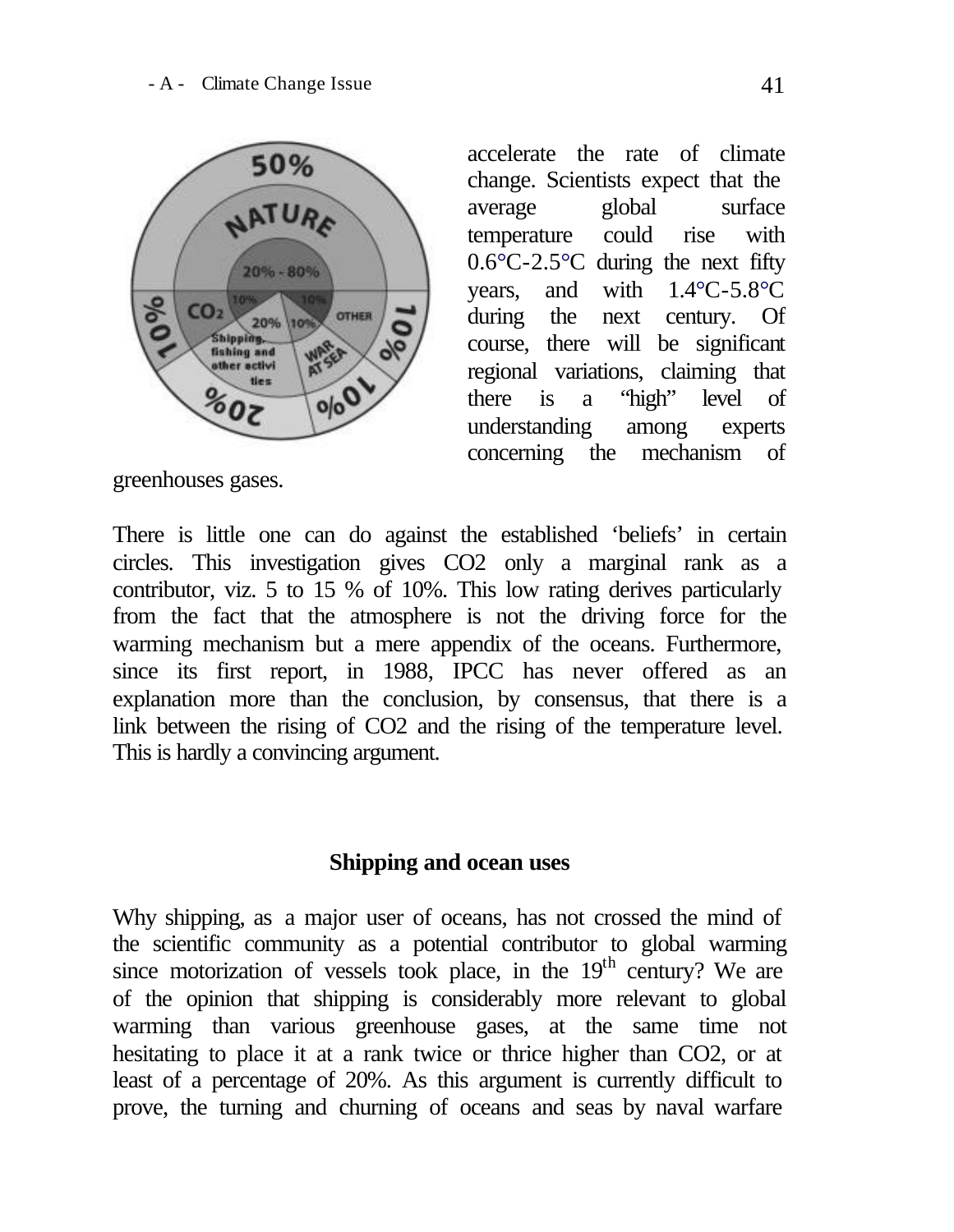shall be presented instead as causes for major climatic changes and global warming with a rating of 20% contribution to global warming.

#### **War at sea issue**

Central point of this investigation is how naval warfare during two world wars, in the  $20<sup>th</sup>$  century, contributed to global warming. An indepth analysis will show that the overall picture provides clear clues. World War I initiated a two-decade warming, from 1918 to 1939.



World War II initiated a four-decade cooling period, from 1940 to about 1980. What makes things even more interesting are the three consecutive arctic war winters between 1939/40, 1940/41 and 1941/42, caused by military activities in the North and Baltic Sea. The emergence of these three winters will be presented as a powerful demonstration of how naval warfare drove temperatures to Ice Age level, changed regional weather conditions

and left a significant imprint on climatic statistics,. This phenomenon is commonly called climate change.

Rating the impact of war at sea on global warming during the last century is somehow not easy as the warming period during WWI was largely neutralized by a much longer cooling period after the beginning of WWII. Furthermore, it cannot be completely excluded that the warming period initiated during WWI re-emerged after the end of the cold period, around 1980. It cannot be completely excluded as well that the forceful warming process which took place during the last 10-20 years has some connections with WWII naval activities.

As the prevailing opinion in this investigation allocates to various kind of ocean uses more relevance for warming than to the war at sea activities, the rating for the war at sea contribution is set at 10%.